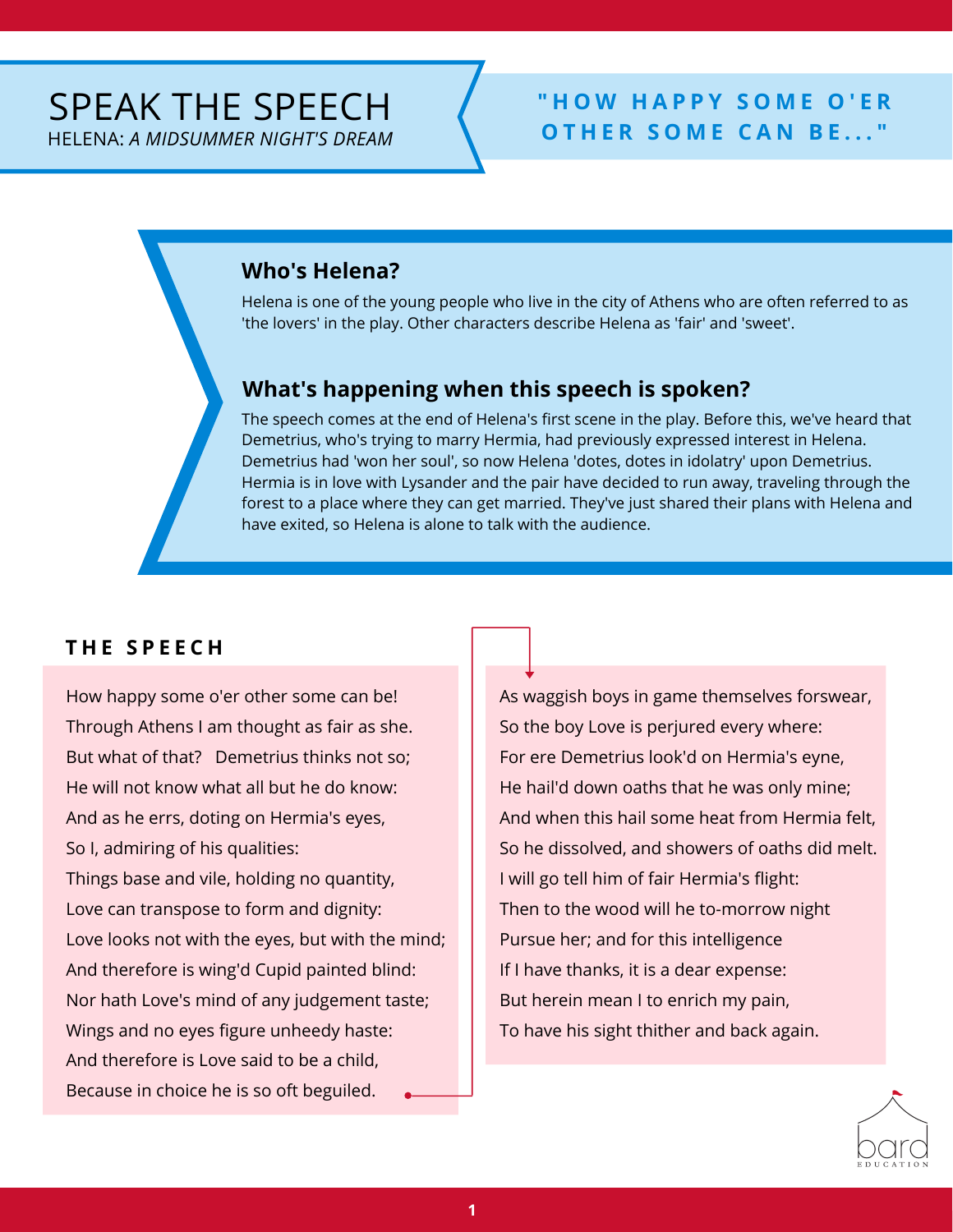### **T H E S P E E C H : I N D I V I D U A L T H O U G H T S**

Here's the speech, broken down into individual thoughts. Please note: this is just one way to break down the thoughts. It's subjective!

How happy some o'er other some can be!

Through Athens I am thought as fair as she.

But what of that?

Demetrius thinks not so; He will not know what all but he do know:

And as he errs, doting on Hermia's eyes, So I, admiring of his qualities:

Things base and vile, holding no quantity, Love can transpose to form and dignity:

Love looks not with the eyes, but with the mind; And therefore is wing'd Cupid painted blind: Nor hath Love's mind of any judgement taste;

Wings and no eyes figure unheedy haste:

And therefore is Love said to be a child, Because in choice he is so oft beguiled. As waggish boys in game themselves forswear, So the boy Love is perjured every where:

For ere Demetrius look'd on Hermia's eyne, He hail'd down oaths that he was only mine; And when this hail some heat from Hermia felt, So he dissolved, and showers of oaths did melt.

I will go tell him of fair Hermia's flight:

Then to the wood will he to-morrow night Pursue her;

and for this intelligence If I have thanks, it is a dear expense:

But herein mean I to enrich my pain, To have his sight thither and back again.



#### **W O R D S & P H R A S E S** (that might be new or have an unexpected meaning)

- **fair –** The earliest meaning of the word 'fair' was beautiful
- **errs –** There's some interesting debate on the right way to pronounce this word, but it seems the original way sounds like 'airs'. It means to make an error or be mistaken.
- **doting –** loving in an excessive, uncritical way
- **base –** low quality
- **vile –** despicable or disgusting
- **holding no quantity –** having no value
- **transpose –** transform
- **dignity –** in this case, worthiness
- **painted blind –** depicted in paintings wearing a blindfold
- **unheedy –** careless
- **haste –** excessive speed or urgency; hurry
- **beguiled –** fooled or tricked
- **waggish –** mischievous
- **forswear –** swear falsely
- **perjured –** exposed as a liar
- **ere –** before
- **eyne –** eyes
- **flight –** running away
- **wood –** forest
- **intelligence –** information
- **dear –** it's a double meaning here: 'dear' can mean 'regarded with deep affection,' or it can mean 'expensive'
- **herein –** in this way
- **thither –** to that place

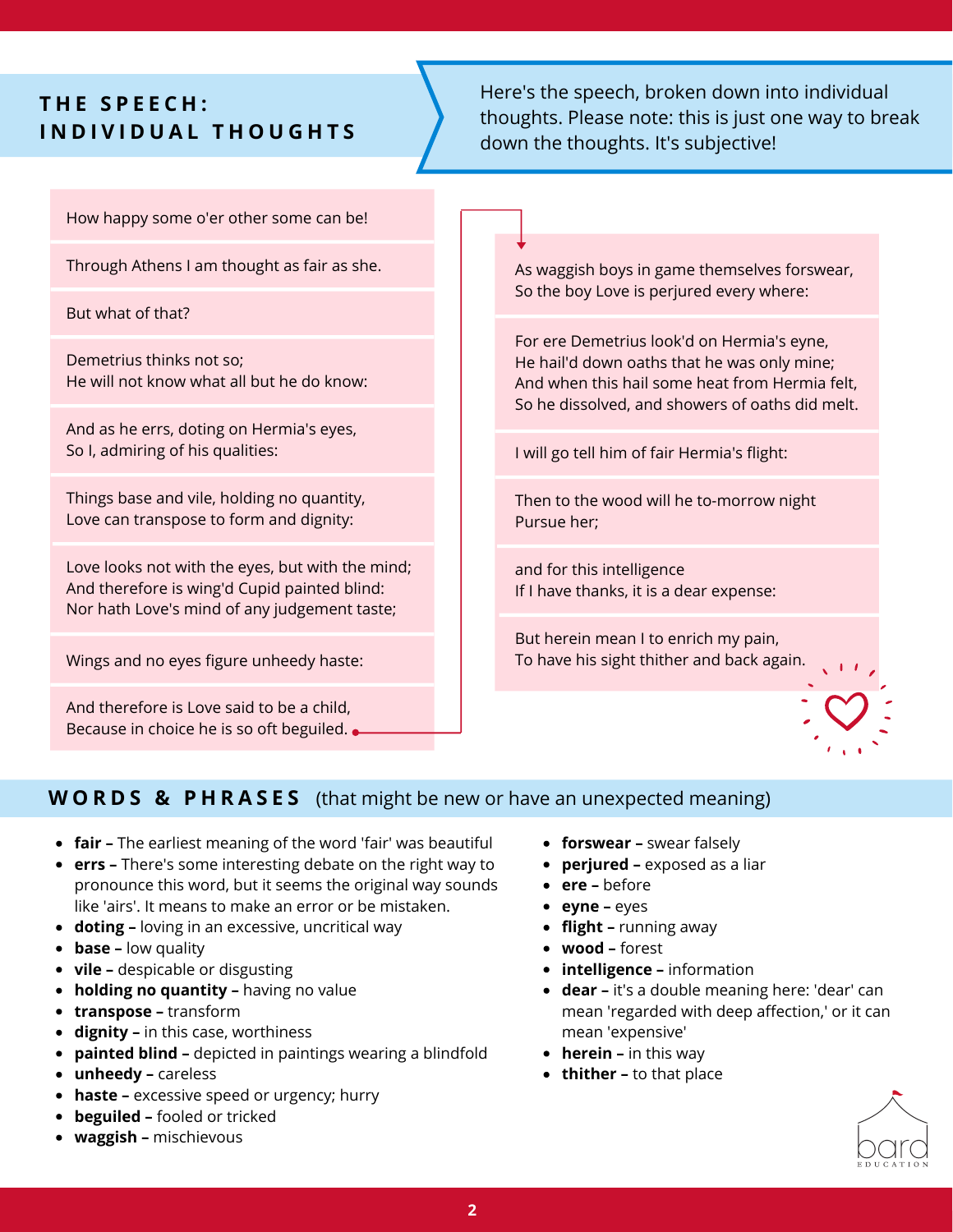## **E X P L O R E**

Use your brain, your heart, your imagination, your voice and/or your movement to embody this character and express yourself through the words. Try it lots of different ways as you follow these prompts

#### **ACTIVITY #1: EXPLORE THE LANGUAGE**

#### EXPLORE THE WORDS EXPLORE THE VERSE

- Are the words short and simple, or long and complex?
- What do the words sound like?
- Are there any sounds that repeat?

- If you're able, speak the speech and throw a small ball or a rolled-up pair of socks as you say the last word of each verse line. It's a gentle toss, straight up in the air, that you catch again. This is to give you an awareness of the end of the verse line. What do you notice? How do the thoughts end with the ends of the verse line? Does this change? When do they spill over to the next line?
- Now try speaking the last word of each verse line and allow them to resonate with you. Some people believe that you can get a sense of the speech just from these words. What do you think?

#### **ACTIVITY #2: EXPLORE THE IDEAS**

#### **T H E T R O U B L E W I T H L O V E**

Not only does Helena have to witness a best friend in happy relationship, but that same best friend is the crush of the person Helena loves.

- Can you imagine being in Helena's position?
- How would you respond if your love for someone wasn't returned?
- How would you feel if that person loved your best friend?
- How does this affect the way you do the speech?

#### **W H A T ' S W I T H C U P I D ?**

Helena discusses love in the context of the classical Roman character of Cupid. In this tradition, Cupid is often portrayed as a mischievous child with wings who is blindfolded. These qualities help Helena make sense of unrequited love.

- If you were to personify love based on your ideas, what qualities would make sense to you?
- What would your personification look like?